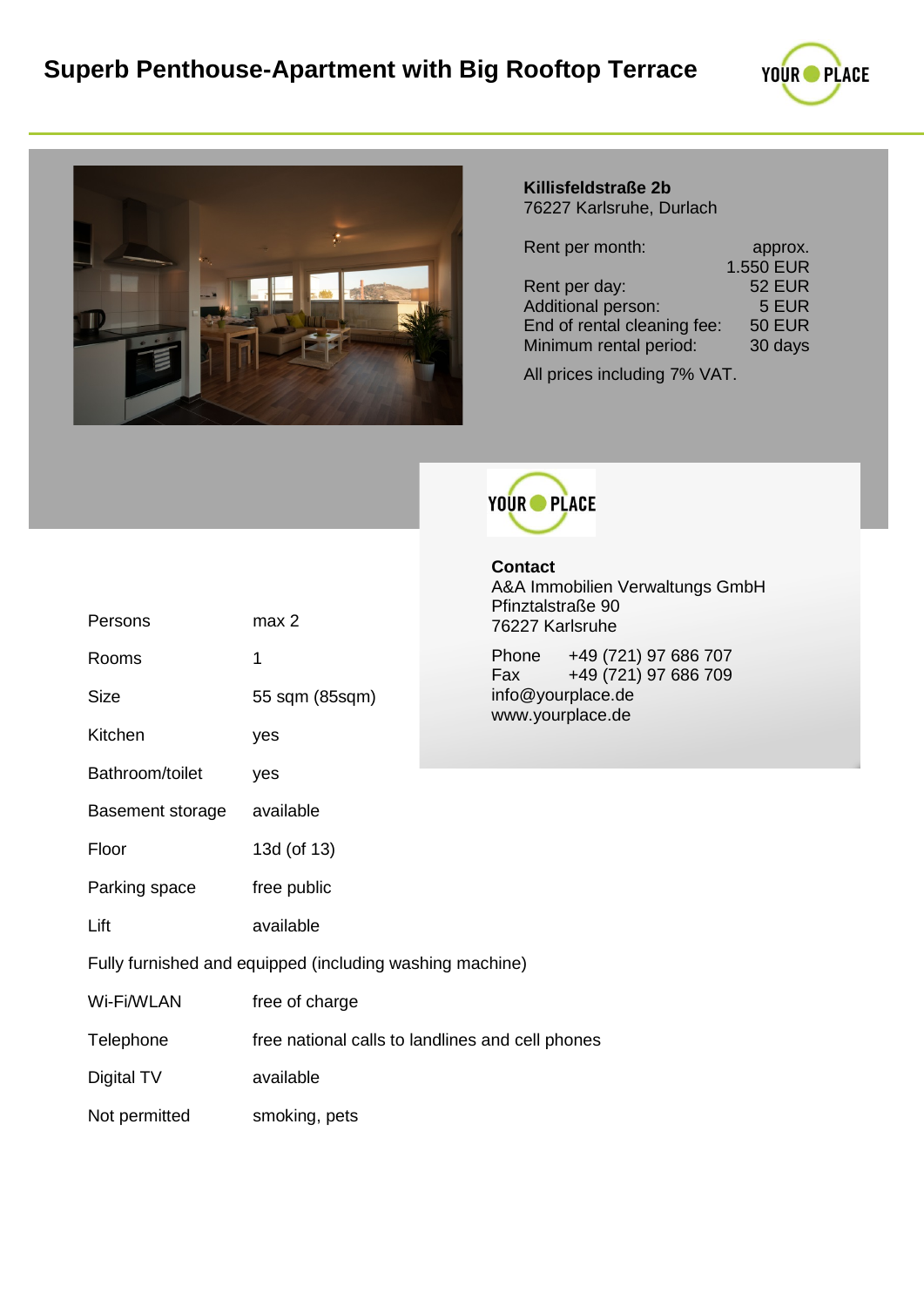



### **Killisfeldstraße 2b** 76227 Karlsruhe, Durlach

Rent per month: approx. 1.550 EUR Rent per day: 52 EUR

# **Description**

Newly renovated and spacious one-bedroom penthouse apartment nearby "Raumfabrik", Durlach's Industrial Culture-inspired area comprising various buildings and attractive office lofts. The apartment is located opposite to the "Raumfabrik" on the 13th floor in a well-kept building complex and has an excellent location and features. The tram (S-Bahn) and Durlach train station are in walking distance. Shops and restaurants are also nearby. Free parking is available right in front of the building. The rent includes a cleaning service (approx. every 10 days).

## Equipment

The apartment is fully equipped and suitable for 1-2 persons. The kitchen includes among others a stove, fridge, dishwasher, microwave oven, coffee machine, toaster, and dishes. There is also a washing machine. The bathroom is totally renovated and has a shower. The apartment has a free wifi connection, free digital TV and a telephone including free landline and mobile calls within Germany. The rent includes a cleaning service (approx. every 10 days).

#### Location

The uniqueness of the location offers attractive walks to nearby recreation areas as well as enjoying life in medieval Durlach. The centre of Durlach's old town can be reached in a few minutes. The next tram stop (S-Bahn) is only 50 m away. The distance to Durlach railway station is 500 m. Access to the national motorway is fast, too. Shops and restaurants are all in walking distance. Durlach, the largest district of Karlsruhe, offers the highest quality of live and excellent transport links.



#### Additional Features

Located on the 13th floor this penthouse apartment features a giant rooftop terrace, open to three cardinal directions and allowing total privacy. Facing south the apartment is very bright and quiet. It has an exclusive access by elevator (unique key-use). Window and door installations are all brand new. Enjoy the neverending view, wonderful panorama and evenings on your spacious terrace overlooking the Black Forest foothills, the roofs of Durlach and the "Turmberg", the local mountain.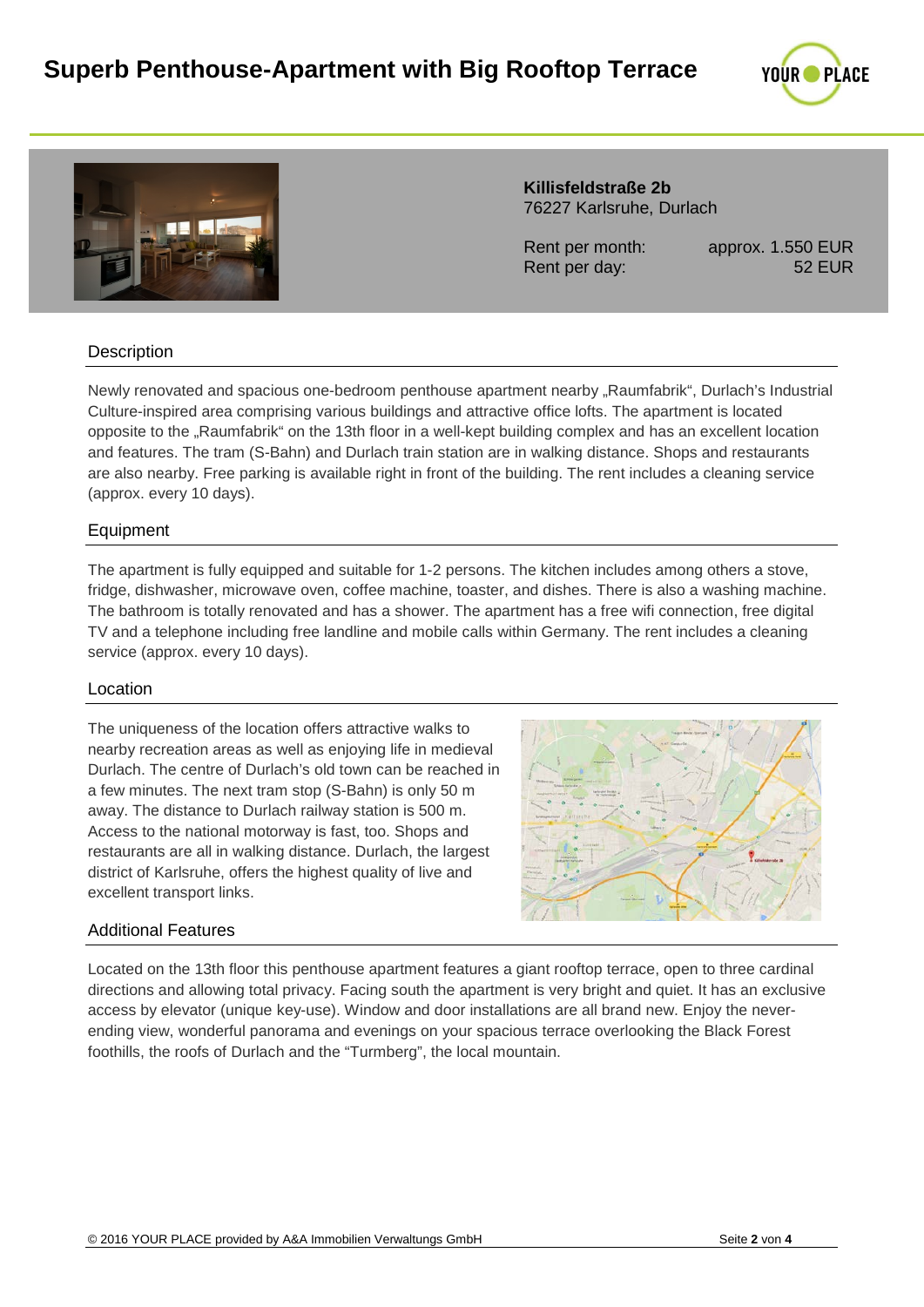# **Superb Penthouse-Apartment with Big Rooftop Terrace**





**Killisfeldstraße 2b** 76227 Karlsruhe, Durlach

Rent per day:

Rent per month: approx. 1.550 EUR<br>Rent per day: 52 EUR

Feel and live like a local Karlsruhe citizen – using your own landline number, mailbox and nameplate on the door. Enjoy this unique apartment as of a minimum rental period of 30 days (30 days at 52 EUR per day – 1.550 EUR per month). The rental can start any calendar date. Apart from the minimum stay no other rental requirements are applicable. A unique cleaning fee is charged at the end of your stay (50 EUR).